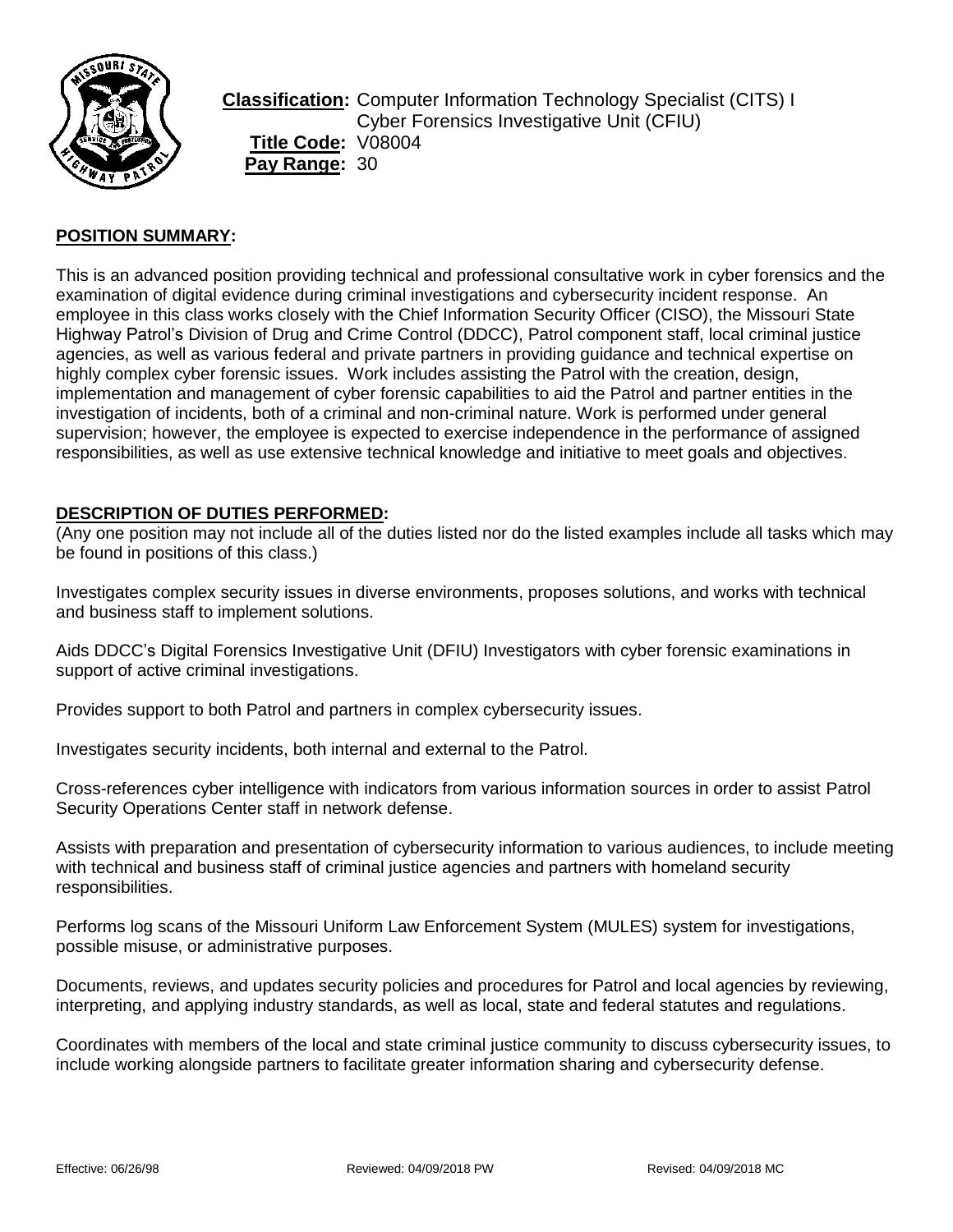## **Classification:** Computer Information Technology Specialist (CITS) I Cyber Forensics Investigative Unit (CFIU) **Title Code:** V08004 **Pay Range:** 30 **Page 2 Page 2 Page 2 Page 2 Page 2**

Assists in the research and review of security infrastructure hardware and/or software to provide situational awareness regarding cyber incidents/issues to law enforcement and other stakeholders.

Provides situational awareness briefings to Patrol staff regarding cyber incidents or issues.

Serves as the liaison with the intelligence community and participates in initiatives aimed at broadening the level of understanding of cyber threat actors on a local, national and international level.

Collects, evaluates and produces intelligence products in order to fulfill strategic intelligence questions related to cyber activity.

Develops, coordinates and facilitates the statewide Cyber Intelligence Liaison Officer program in order to increase intelligence sharing among law enforcement and homeland security partners.

Performs other related work as assigned.

### **REQUIRED KNOWLEDGE, SKILLS, AND ABILITIES:**

Thorough knowledge of the principles of intelligence operations, classifications, as well as rules and procedures concerning proper presentation and dissemination of intelligence products.

Thorough knowledge of the general operating principles and capabilities of computer hardware and software.

Thorough knowledge of the elements of cybercrime and threat indicators.

Thorough knowledge of advanced cyber forensics techniques, evidence preservation and courtroom testimony.

Considerable knowledge of computer security best practice standards.

Considerable knowledge of computer operating systems.

Considerable knowledge of data protection methods.

Working knowledge of computer networking protocols.

Working knowledge of national information sharing tools and techniques.

Working knowledge of agency's functions and their interrelationships.

Working knowledge of the principles of disaster recovery.

Working knowledge of continuing trends and developments in information technology and cybersecurity.

Working knowledge of various computer platforms.

Working knowledge of the information strategic planning process.

Working knowledge of the systems management process.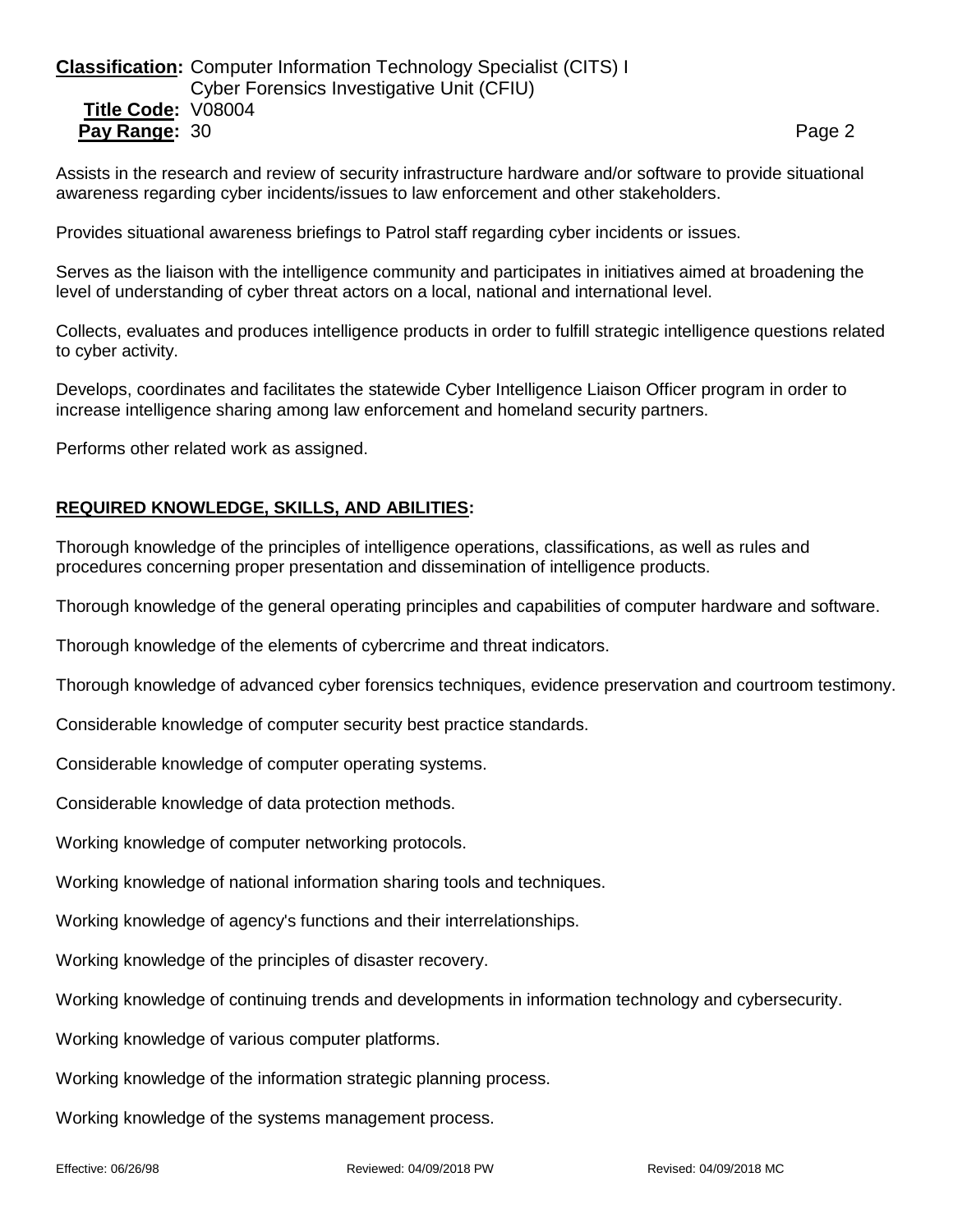## **Classification:** Computer Information Technology Specialist (CITS) I Cyber Forensics Investigative Unit (CFIU) **Title Code:** V08004 **Pay Range:** 30 Page 3

Possess good organizational skills.

Possess research and analytical skills.

Ability to utilize highly technical analytical tools.

Ability to prepare and interpret system configuration documentation.

Ability to prepare and maintain standards, policies, procedures, guidelines and technical manuals.

Ability to create and present materials for training programs.

Ability to train and assist less experienced personnel.

Ability to handle restricted and confidential information in a professional manner and maintain the information as such.

Ability to communicate in English clearly and concisely, both orally and in writing.

Ability to establish and maintain harmonious working relations with others.

Ability to maintain a clean and orderly work environment.

Ability to work with material that may be of a sexual nature relating to criminal activity (e.g., written material, photographs, and/or verbal language, etc.)

Ability to work hours as assigned.

### **MINIMUM EXPERIENCE AND EDUCATION REQUIRED:**

(The following represents the minimum qualifications used to accept applicants, provided that equivalent substitution will be permitted in case of deficiencies in either experience or education.)

Possess a Bachelor's degree from an accredited four-year college or university in Information Security, Cybersecurity, Information Assurance, Information Systems, or related field; AND three years of experience in the areas of information security, such as security best practices, standards, legal requirements, privacy policy, networking, servers, end user support, databases, web and application development, and concepts vital to ensuring confidentiality, integrity and availability of protected data systems.

Preference may be given to those possessing a current certification(s) in Information Security and/or work experience in information security, information technology and/or cyber/criminal intelligence/forensics.

### **NECESSARY SPECIAL REQUIREMENTS:**

Must be a United States Citizen, or a legal resident of a country participating in the Visa Waiver Program (VWP).

Must possess and maintain a valid driver license.